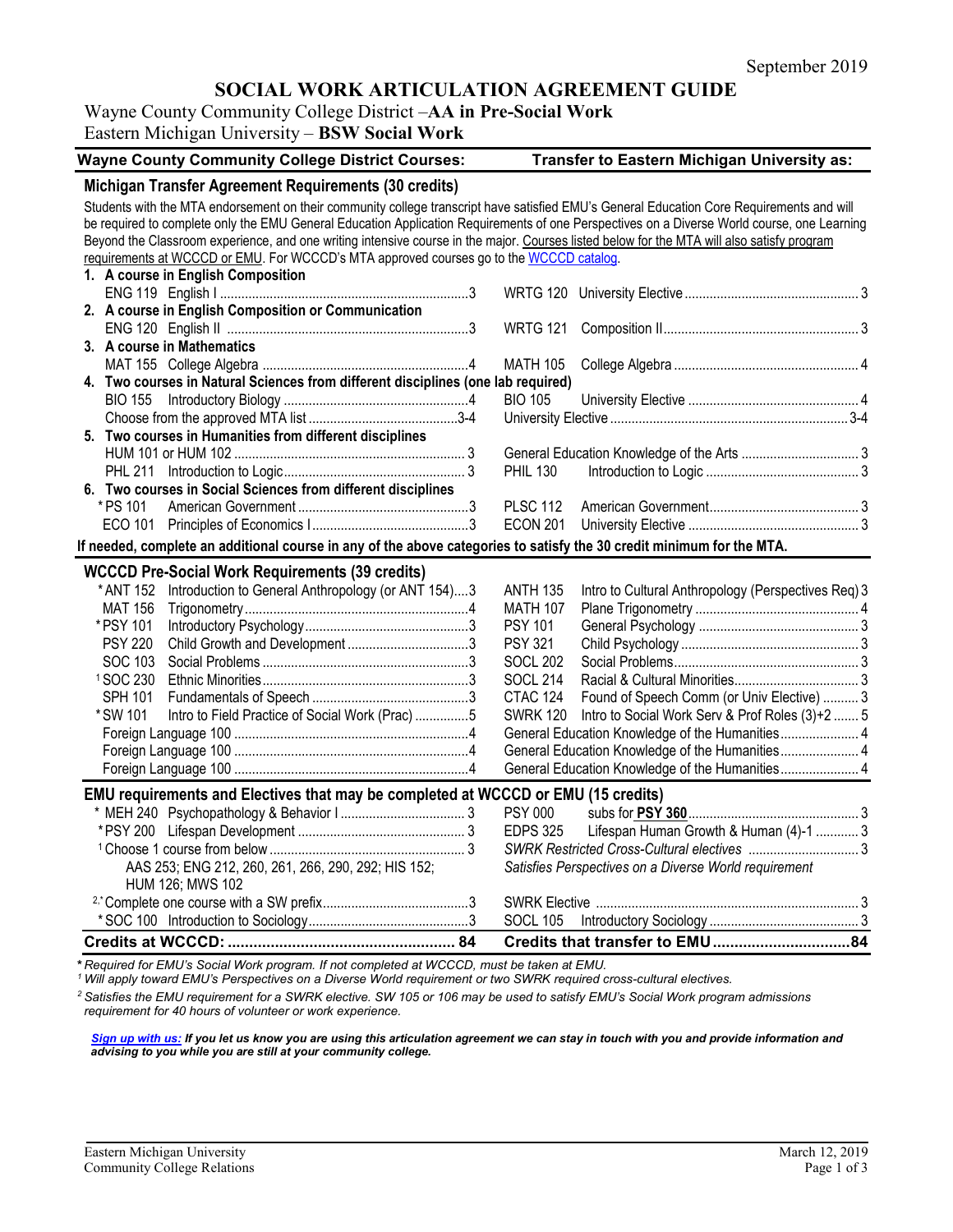# **SOCIAL WORK ARTICULATION AGREEMENT GUIDE**

Wayne County Community College District –**AA in Pre-Social Work** Eastern Michigan University – **BSW Social Work**

#### **Admission Process for the Social Work Program at Eastern Michigan University**

#### **Program Admissions Process:**

The BSW Program has several admissions requirements which are designed to help you to sort out whether or not the social work profession is the right choice for you.

- 1. Overall GPA of 2.3 or higher at time of admission to BSW program
- 2. Submission of an application which will be distributed in SWRK 251.
- 3. Completion of 40 hrs of post-high school volunteer, employment or internship experience in a human service setting.
- 4. Completion of introductory social work courses: SWRK 120 (SW 101 at WCCCD), SWRK 200, SWRK 222, & SWRK 251 with grades of "C" or higher
- 5. Submission of a reflective essay completed in SWRK 251.
- 6. Meet with a BSW advisor to develop a Plan of Study and review progress to date

| <b>Pre-Admission Requirements</b><br><sup>2</sup> SWRK 200<br><sup>2</sup> SWRK 222<br>2,3 SWRK 251 | Human Diversity & Social Justice 3<br>Social Welfare Policies & Services  3<br>Self Assessment & Development1 | (7 credits) |
|-----------------------------------------------------------------------------------------------------|---------------------------------------------------------------------------------------------------------------|-------------|
| <b>Major Requirements</b>                                                                           | (44 credits)                                                                                                  |             |
| <b>SWRK 315</b>                                                                                     | Theoretical Bases for Social Work Prac. 3                                                                     |             |
| <b>SWRK 317</b>                                                                                     | Foundations of Social Work Practice3                                                                          |             |
| <b>SWRK 318</b>                                                                                     | Practice I – Skill Integration Seminar1                                                                       |             |
| SWRK 319W                                                                                           | Writing for Agency Practice  3                                                                                |             |
|                                                                                                     | <sup>1</sup> SWRK 350L2 General SW Pract: Orgs & Communities 3                                                |             |
| <b>SWRK 405</b>                                                                                     | Analysis & Chng Social Welfare Policies 3                                                                     |             |
| <b>SWRK 408</b>                                                                                     | Generalist SW Practice Indv. & Families 3                                                                     |             |
| <b>SWRK 409</b>                                                                                     | Generalist SW Practice with Groups  3                                                                         |             |
| <b>SWRK 430</b>                                                                                     | SW Evaluation and Research4                                                                                   |             |
| <b>SWRK 450</b>                                                                                     | SW Practice with Women and Girls3                                                                             |             |
| <b>SWRK 451</b>                                                                                     | SW Practice with People of Color3                                                                             |             |
|                                                                                                     |                                                                                                               |             |
|                                                                                                     |                                                                                                               |             |

*Note: If fewer than 73 credits are transferred, additional credits must be completed at EMU to bring the program total to 120 credits. <sup>1</sup> Satisfies EMU's Learning Beyond the Classroom requirement.*

*<sup>2</sup> Students may take courses during spring/summer semester prior to starting the Social Work sequence at EMU. The courses are prerequisites for all upper division SWRK courses.* 

*<sup>3</sup> Students will apply for admission to the Social Work program while enrolled in SWRK 251.*